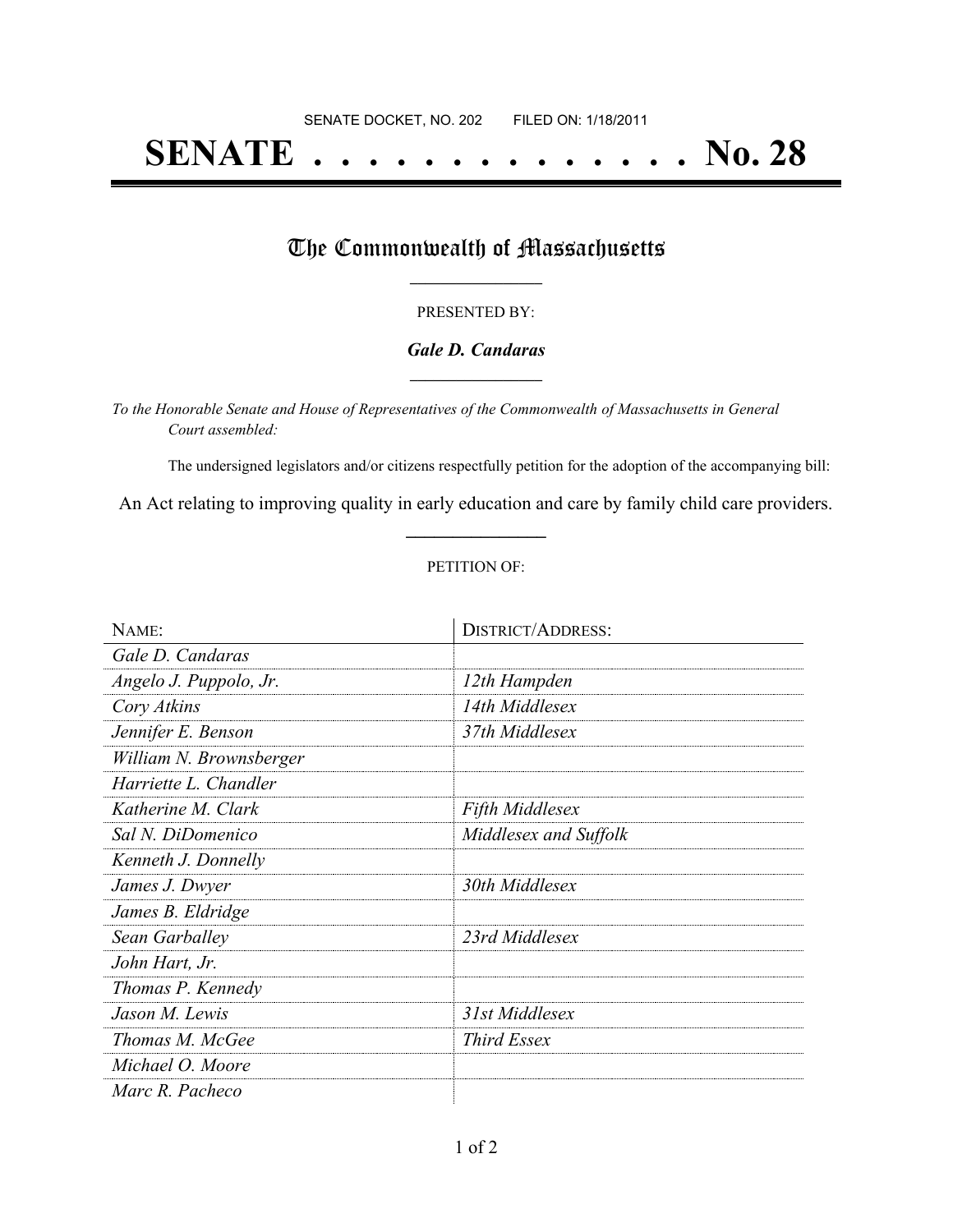| James T. Welch       |                                    |
|----------------------|------------------------------------|
| Sonia Chang-Diaz     |                                    |
| Thomas P. Conroy     | 13th Middlesex                     |
| Cynthia S. Creem     |                                    |
| Benjamin B. Downing  | Berkshire, Hampshire, Franklin and |
|                      | Hampden                            |
| Jennifer L. Flanagan |                                    |
| Patricia D. Jehlen   |                                    |
| Mark C. Montigny     |                                    |
| Denise Provost       | 27th Middlesex                     |
| Michael F. Rush      | Norfolk and Suffolk                |
| Karen E. Spilka      |                                    |
| Benjamin Swan        | 11th Hampden                       |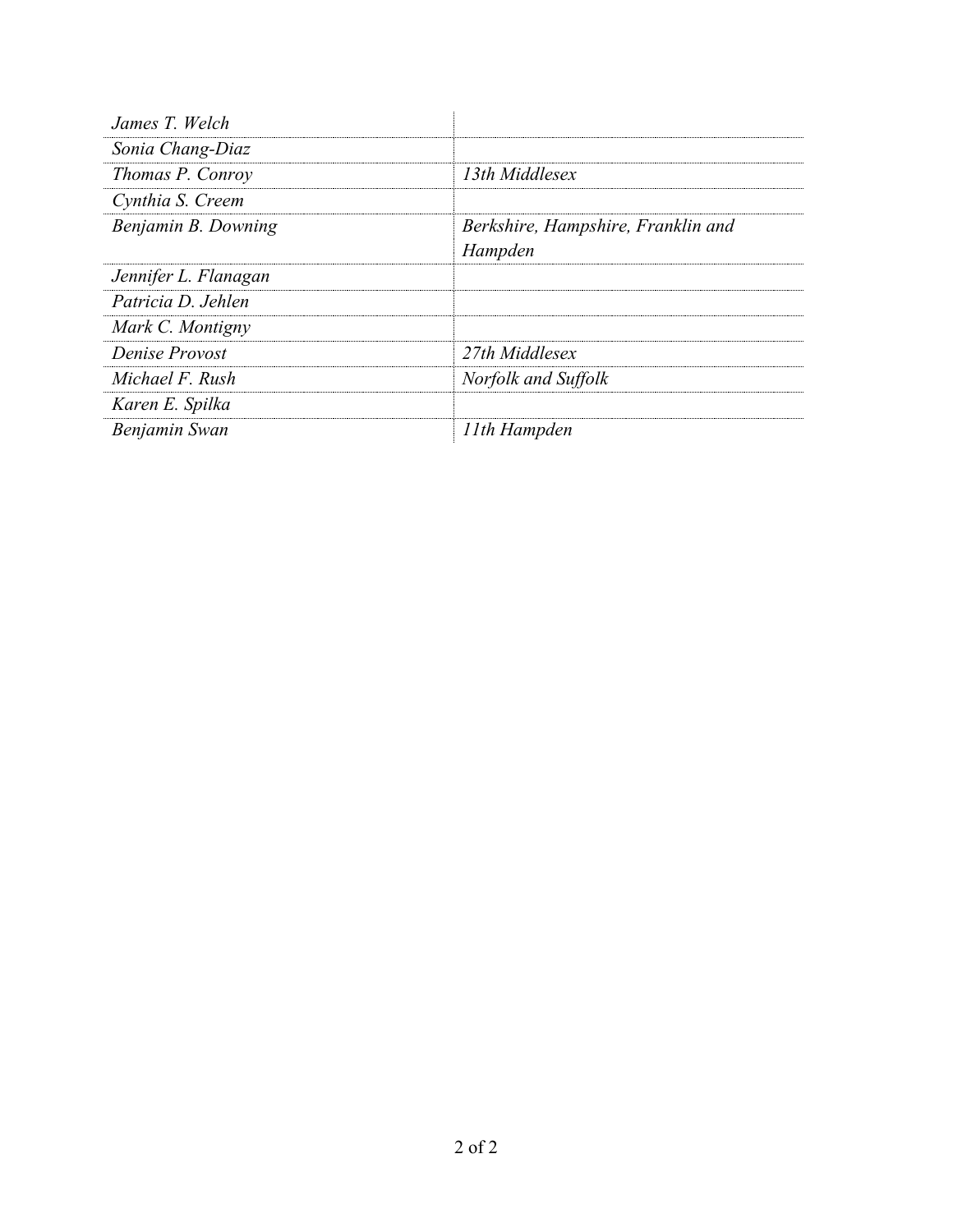# SENATE DOCKET, NO. 202 FILED ON: 1/18/2011 **SENATE . . . . . . . . . . . . . . No. 28**

By Ms. Candaras, a petition (accompanied by bill, Senate, No. 28) of Gale D. Candaras, Angelo J. Puppolo, Jr., Cory Atkins, Jennifer E. Benson and other members of the General Court for legislation to improve quality in early education and care by family child care providers. Children, Families and Persons with Disabilities.

## The Commonwealth of Massachusetts

**\_\_\_\_\_\_\_\_\_\_\_\_\_\_\_ In the Year Two Thousand Eleven \_\_\_\_\_\_\_\_\_\_\_\_\_\_\_**

An Act relating to improving quality in early education and care by family child care providers.

*Whereas,* The deferred operation of this act would tend to defeat its purpose, which is to Whereas, The deferred operation of this act would tend to defeat its purpose, which is to establish forthwith a system for improving the quality of family child care services in the commonwealth and to provide collective bargaining rights for providers of such services, therefore it is hereby declared to be an emergency law, necessary for the immediate preservation of the public convenience., therefore, it is hereby declared to be an emergency law, necessary for the immediate preservation of the public convenience.

Be it enacted by the Senate and House of Representatives in General Court assembled, and by the authority *of the same, as follows:*

| $\mathbf{1}$   | SECTION 1. Section 2 of chapter 15D of the General Laws, as appearing in the                    |
|----------------|-------------------------------------------------------------------------------------------------|
| $\overline{2}$ | 2008 Official Edition, is hereby amended by adding the following paragraph: -                   |
| 3              | (u) subject to appropriation and notwithstanding any general or special law to                  |
| 4              | the contrary, assure quality early education and care provided to children through family child |
| $5^{\circ}$    | care providers by working cooperatively with family child care providers to build upon the      |
| 6              | existing system and continuously improve the delivery of high quality early education and care  |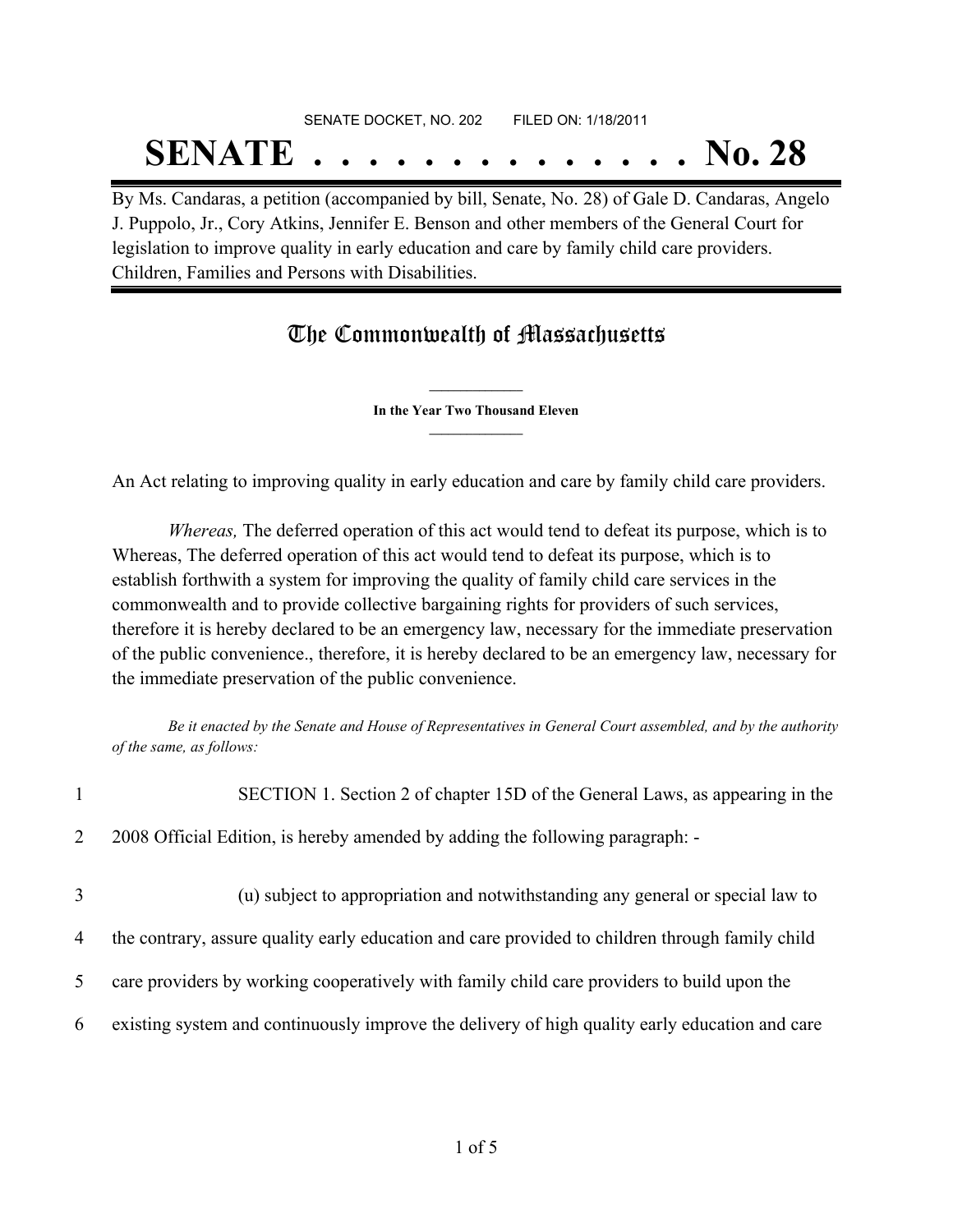| services for eligible low income families through providers who have the requisite skills and |
|-----------------------------------------------------------------------------------------------|
| training.                                                                                     |

9 SECTION 2. Said chapter 15D is hereby further amended by adding the following section:- Section 17. (a) As used in this section the following terms shall have the following meanings:- "Division", the division of labor relations established by section 9O of chapter 23. "Employee organization", an employee organization as defined in section 1 of chapter 150E. "Family child care services", child care services provided for less than 24 hours per day in the residence of the provider on behalf of low-income and other at risk children, for which payment from the commonwealth is made pursuant to a rate structure for voucher and contracted payments. "Family child care provider", a person who provides family child care services on behalf of low-income and other at risk children and receives payment from the commonwealth for such services pursuant to a rate structure for voucher and contracted payments. 23 (b) Family child care providers shall be considered public employees, as defined by and solely for the purposes of, chapter 150E and section 17J of chapter 180. Said chapter 150E, including subsection (c) of section 7, shall apply to family child care providers except to the extent that chapter 150E is inconsistent with this section, in which case this section shall control. In addition, family child care providers shall be treated as state employees solely for the

of 5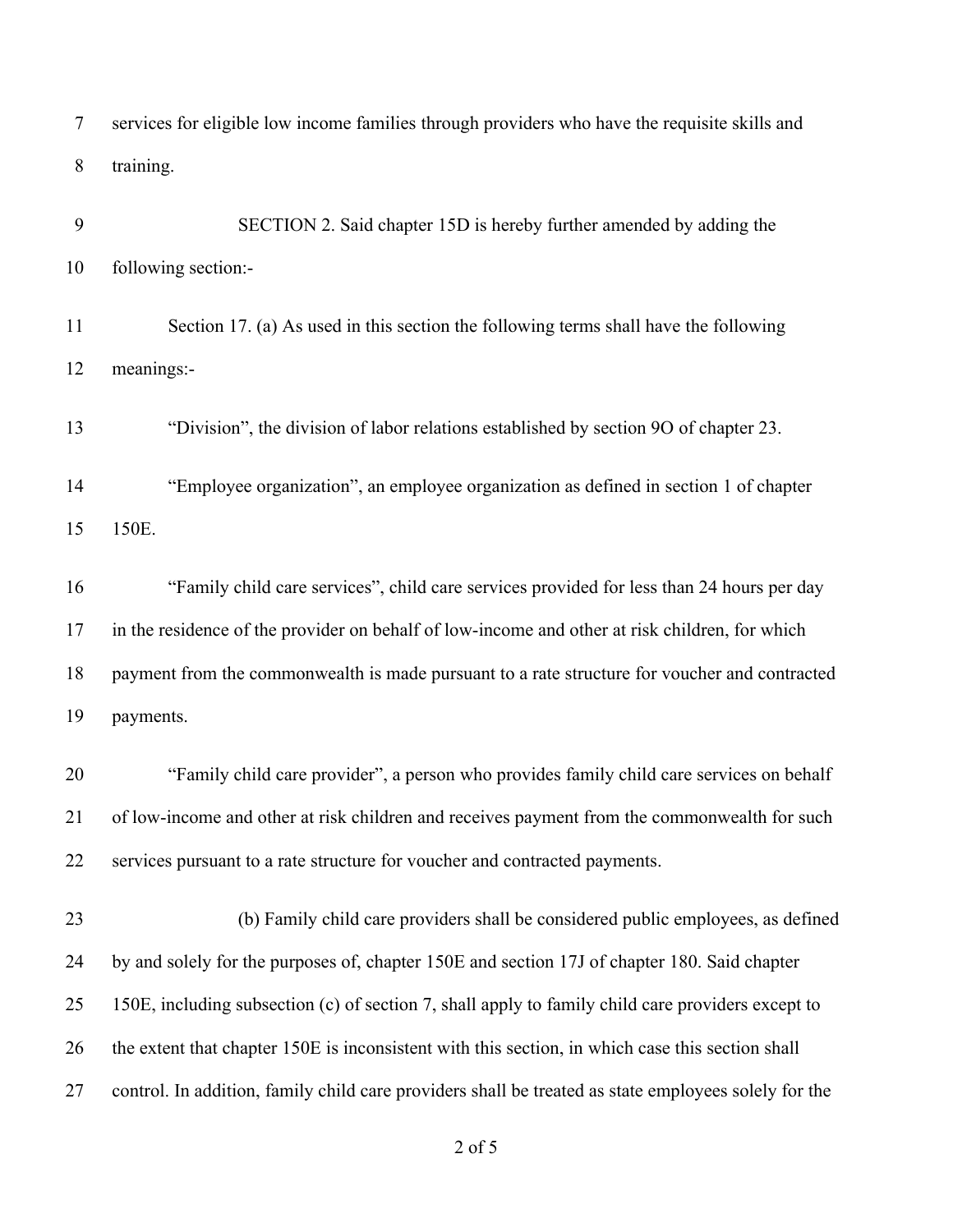| considered public employees or state employees for any purpose other than those set forth in this    |
|------------------------------------------------------------------------------------------------------|
| paragraph. The department, acting through the commissioner, shall be the employer, solely for        |
| the purposes of said chapter 150E and sections 17A, 17G and 17J of said chapter 180 and              |
| deductions under said sections 17A, 17G and 17J may be made by any entity authorized by the          |
| commonwealth to compensate family child care providers pursuant to a rate structure for              |
| voucher and contracted payments. Family child care providers shall not be eligible for benefits      |
| through the group insurance commission, the state board of retirement or the state employee          |
|                                                                                                      |
| (c) Family child care providers who are employees of the commonwealth under                          |
| this section are not, for that reason, public employees or employees of the commonwealth for         |
| any other purpose. Nothing in this chapter shall alter the obligations of the commonwealth or the    |
| parent or legal guardian of the child receiving family child care services to provide their share of |
| social security, federal and state unemployment taxes, Medicare and workers' compensation            |
| insurance under the Federal Insurance Contributions Act, federal and state unemployment law,         |
|                                                                                                      |
| (d) Consistent with section 9A of chapter 150E, no family child care provider                        |
| shall engage in a strike and no family child care provider shall induce, encourage or condone any    |
| strike, work stoppage, slowdown or withholding of services by any family child care provider.        |
| (e) The only appropriate bargaining unit for family child care providers shall                       |
|                                                                                                      |
|                                                                                                      |

of 5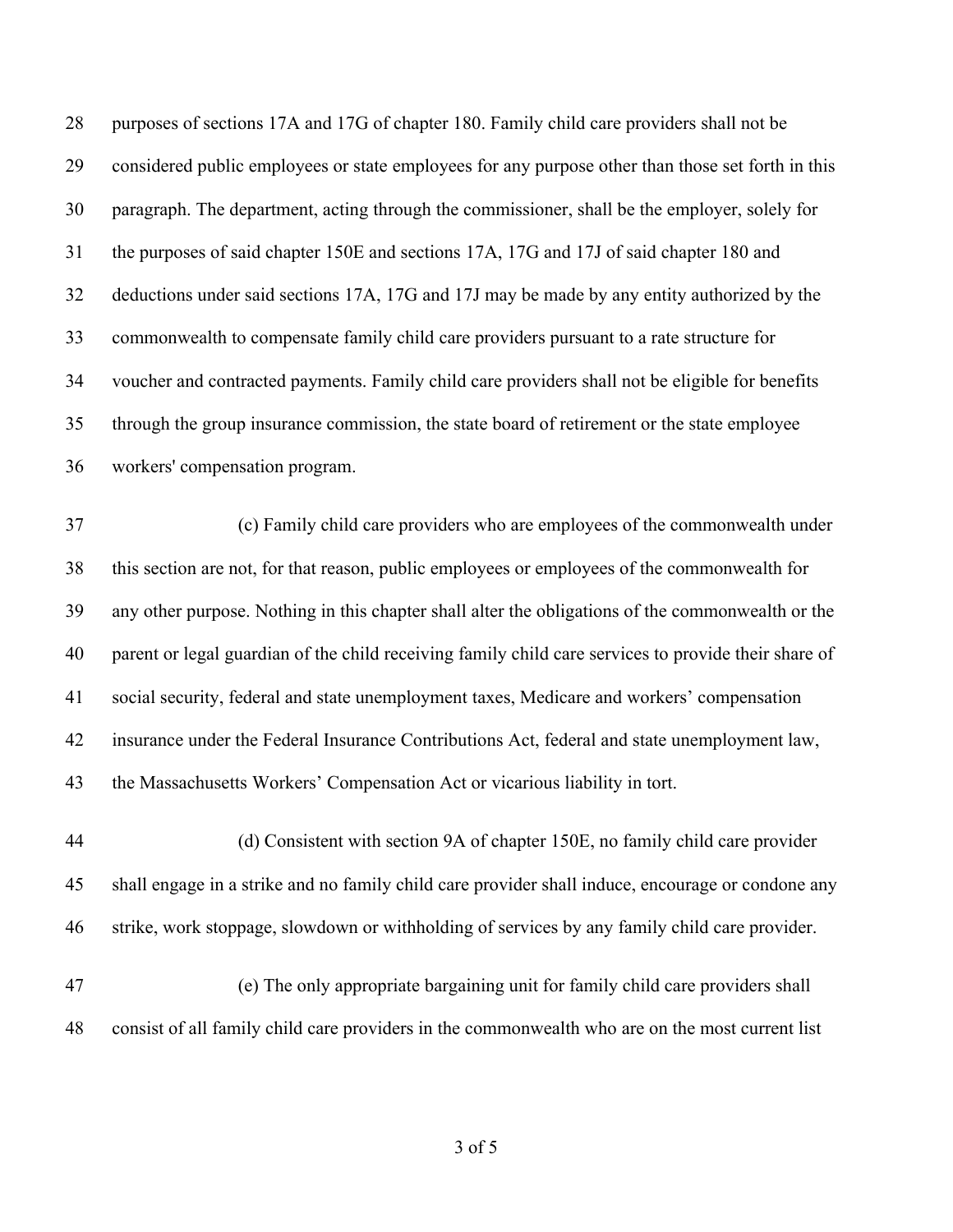provided by the commissioner, regardless of the number of hours of care such family child care providers have worked.

| 51 | (f) An employee organization seeking to represent family child care providers                          |
|----|--------------------------------------------------------------------------------------------------------|
| 52 | shall file with the division in accordance with the provisions of section 4 of chapter 150E.           |
| 53 | (g) The mandatory subjects as to which the department and an employee                                  |
| 54 | organization certified by the division as the bargaining representative of family child care           |
| 55 | providers shall bargain shall include developing and encouraging greater education and training        |
| 56 | opportunities for family child care providers, improvement of recruitment and retention of             |
| 57 | qualified providers and reimbursement and payment procedures. Nothing in this legislation shall        |
| 58 | inhibit the parties from discussing other permissive subjects of bargaining, including without         |
| 59 | limitation the rate structure for family child care providers.                                         |
| 60 | (h) In addition to the mandatory subjects set forth in clause (g), the department                      |
| 61 | and an employee organization certified by the division as the bargaining representative of family      |
| 62 | child care providers shall bargain about the rate structure for voucher and contracted payments        |
| 63 | for family child care services on behalf of low-income and other at risk children.                     |
| 64 | (i) Nothing in this section shall modify any right of a parent or legal guardian to                    |
| 65 | choose, terminate the services of, or otherwise supervise a family child care provider.                |
| 66 | (i) Nothing in this section shall alter or abridge the department's statutory rights                   |
| 67 | and responsibilities to visit, inspect and monitor facilities, or to suspend, revoke, sanction, assess |
| 68 | fines or take any other action against a provider's license in furtherance of this chapter, inclusive  |
| 69 | of sections 6 to 10, and in furtherance of the department's regulations promulgated in this regard.    |
| 70 | The collective bargaining process and the grievance procedures described in chapter 150E,              |

of 5